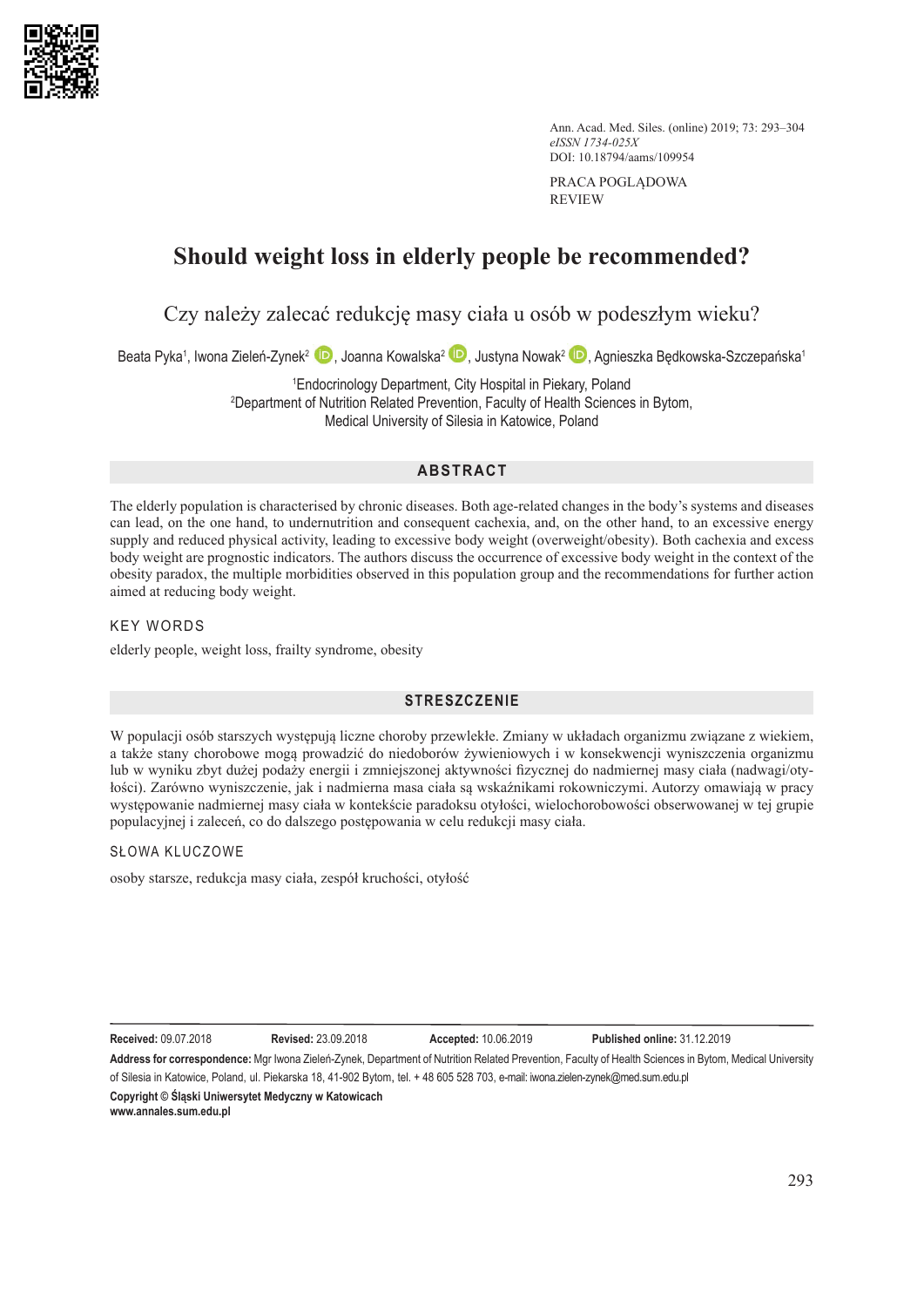#### **INTRODUCTION**

The population of elderly people is of a particular nature, which results from age, chronic diseases usually associated with old age and the lifestyle of this group of patients. Both age-related changes in particular systems and diseases can lead to undernutrition and consequent cachexia, while an excessive energy supply, reduced physical activity and reduced basic metabolism can lead to excessive body weight (overweight/obesity). Both cachexia and excess body weight are indicators of a negative prognosis.

Overweight and obesity in elderly people should be seen not only through the prism of a chronic disease but also as an important determinant of the quality of life.

Obesity is a chronic inflammation resulting from the endocrine function of fat tissue, which is not only an energy storage but also has auto-, endo- and paracrine activity, secreting hormones and cytokines regulating many biological processes. Fat tissue products (hormones, adipocytokines) participate not only in the regulation of homeostasis but also in the neuroendocrine regulation of food intake, glucose and lipid metabolism, as well as the regulation of insulin efficiency and recently, elevated carcinogenesis [2].

Obesity in old age is associated with an increased risk of cardiovascular diseases, diabetes, cancer, arthritis and degeneration, as well as frailty syndrome. It also promotes cognitive disorders, dementia and degenerative diseases of the central nervous system [3].

Throughout the entire life, the body composition and metabolism undergo constant changes. Between the ages of 20 and 70, the lean body mass decreases progressively (mainly muscle mass – approx. 40%), with a simultaneous increase in the amount of body fat. After reaching 70 years of age, both lean body mass and body fat decrease. Moreover, the breakdown of fat tissue in the body is also changing – the visceral fat content increases, while the subcutaneous fat content in other parts of the body decreases. Noppa et al. showed that the waist circumference increased by 0.7 cm each year (regardless of age). Moreover, such an increase was also observed in the oldest patients [4]. Similar observations were made among women and men in the Baltimore Longitudinal Study of Aging, which showed that visceral fat accumulation (even without weight gain) persists in people over 75 years of age [4,5]. Increasing the visceral fat content has metabolic consequences, including the development of metabolic syndrome, insulin resistance or impaired glucose tolerance [6,7].

# **Epidemiology of obesity and metabolic syndrome in elderly people**

The Queensland Government recommends the following body mass index (BMI) classification for people aged 65 and over: BMI  $\leq$  24 kg/m<sup>2</sup> – underweight, 24–30 kg/m<sup>2</sup> – normal body weight,  $>$  30 kg/m<sup>2</sup> – overweight and obesity  $> 35 \text{ kg/m}^2$ . This division shows sig-

#### **WPROWADZENIE**

Populacja osób starszych charakteryzuje się swoistą specyfiką, co wynika z wieku, zwykle towarzyszących chorób przewlekłych oraz trybu życia. Zarówno zmiany w poszczególnych układach związane z wiekiem, jak i stany chorobowe prowadzić mogą z jednej strony do niedoborów żywieniowych i w konsekwencji wyniszczenia organizmu, a z drugiej do wystąpienia nadmiernej masy ciała (nadwagi/otyłości) w wyniku nadmiernej podaży energii, zmniejszonej aktywności fizycznej oraz zmniejszonej podstawowej przemiany materii. Zarówno wyniszczenie, jak i nadmierna masa ciała są wskaźnikami niekorzystnego rokowania [1].

Nadwagę i otyłość występującą u osób starszych należy postrzegać nie tylko poprzez pryzmat choroby przewlekłej, ale także traktować ją jako istotną determinantę jakości życia.

Otyłość jest przewlekłym stanem zapalnym wynikającym z wewnątrzwydzielniczej czynności tkanki tłuszczowej, która jest nie tylko magazynem energii, ale także wykazuje czynność auto-, endo- i parakrynną wydzielając hormony i cytokiny regulujące wiele procesów biologicznych. Produkty tkanki tłuszczowej (hormony, adipocytokiny) uczestniczą nie tylko w regulacji homeostazy organizmu, lecz także biorą udział w neuroendokrynnej regulacji przyjmowania pokarmu, metabolizmie glukozy i lipidów oraz regulacji efektywności działania insuliny czy – ostatnio podnoszonym – nowotworzeniu [2].

Otyłość w wieku starszym wiąże się ze zwiększonym ryzykiem występowania chorób układu sercowo-naczyniowego, cukrzycy, nowotworów, zapalenia i zwyrodnienia stawów, a także zespołu kruchości. Sprzyja ponadto zaburzeniom poznawczym, występowaniu demencji czy chorób zwyrodnieniowych ośrodkowego układu nerwowego [3].

W ciągu całego życia skład ciała i jego metabolizm ulegają ciągłym zmianom. Pomiędzy 20 a 70 r.ż. dochodzi do postępującego zmniejszania beztłuszczowej masy ciała (głównie masy mięśniowej – około 40%) przy jednoczesnym wzroście ilości tkanki tłuszczowej. Po przekroczeniu 70 r.ż. zmniejsza się natomiast zarówno beztłuszczowa, jak i tłuszczowa masa ciała. Co więcej, rozkład tkanki tłuszczowej w organizmie ulega także zmianom – zwiększa się zawartość tłuszczu trzewnego, zmniejsza natomiast zlokalizowanego podskórnie w innych rejonach ciała. Noppa i wsp. [4] wykazali, że obwód talii wzrastał o 0,7 cm na każdy rok życia (niezależnie od wieku). Ponadto, wzrost ten obserwowano także u najstarszych badanych. Podobnych obserwacji dokonano wśród kobiet i mężczyzn opisanych w badaniu Baltimore Longitudinal Study of Aging, w którym wykazano, że gromadzenie tłuszczu trzewnego (nawet bez wzrostu masy cała) utrzymuje się u osób powyżej 75 r.ż. [4,5]. Zwiększenie zawartości tłuszczu trzewnego ma konsekwencje metaboliczne i może prowadzić do rozwoju zespołu metabolicznego, insulinooporności czy upośledzonej tolerancji glukozy [6,7].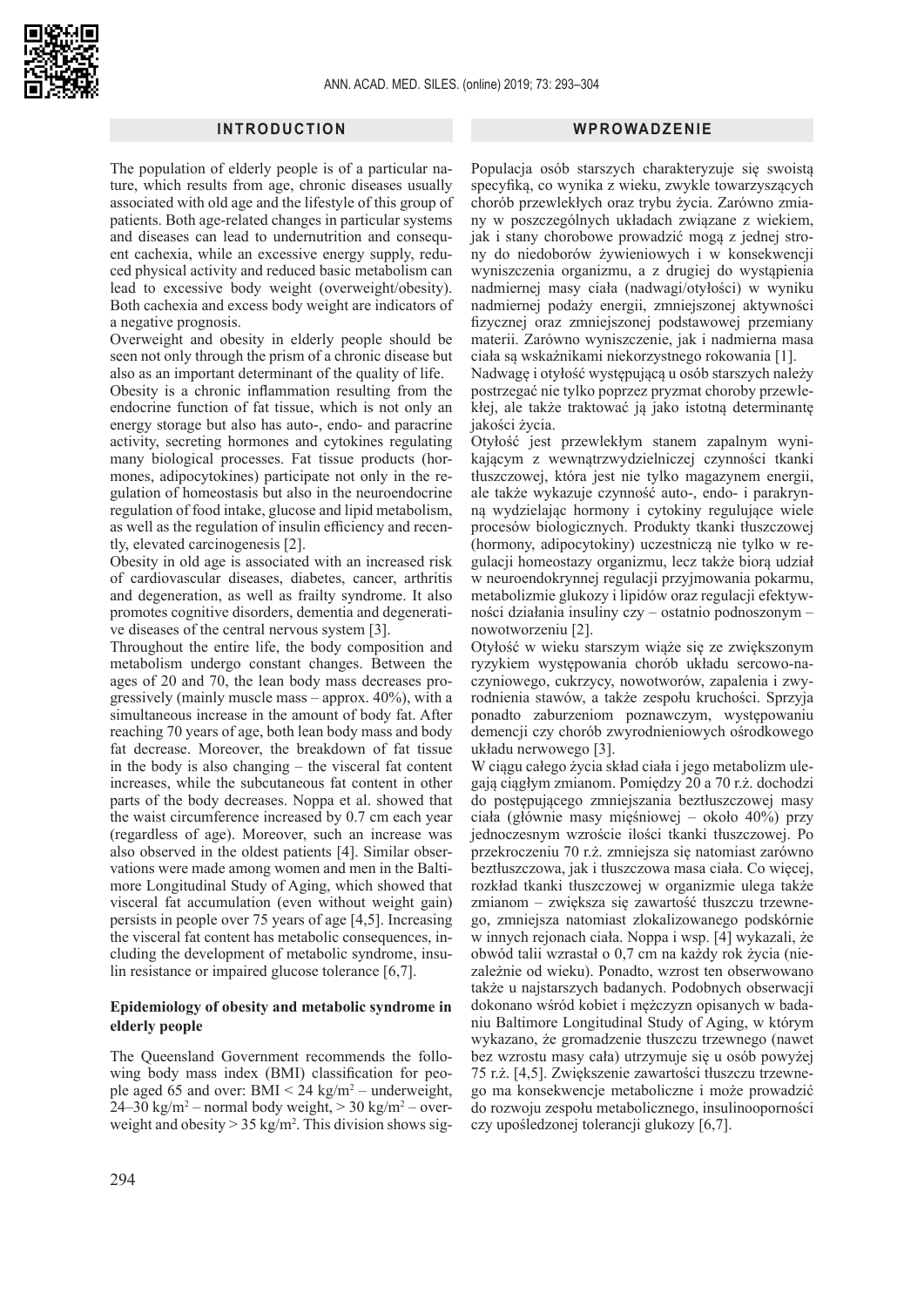

nificant differences in the BMI values defining normal body weight. However, it should be stressed that no uniform BMI values dedicated to this population have been developed so far [8].

The incidence of obesity among people over 60 years of age is steadily increasing from around 24% in 1990 to 37% in 2010. At the same time, it occurs most frequently in persons aged from 60 to 65, then in the population of "younger elderly" i.e. people aged from 65 to 74 (20% in the mentioned population), compared to 16% in the 74–84 age group and 9.9% in the oldest population (over 85) [3,7].

In the European population, obesity affects around 17.8% of people aged 65 and over, and 50% of people are overweight. Nonetheless, it should be remembered that there are significant differences between countries, e.g. in France, the incidence of obesity is approx. 17.9% in this population group, and in Spain it is approx. 19.5% [6.7]. In a 2001 study conducted among Warsaw residents aged 20–74, 44% of men and 34% of women were overweight and 31% and 27% were obese, respectively [9]. The study by Dudkowiak et al. analysing the nutritional status of geriatric ward patients over 65 years of age showed that over half of the respondents (54.5%) were overweight and obese – 57.2% of women and 49.5% of men. The mean BMI was  $26.1 \text{ kg/m}^2$  for women and  $25.2 \text{ kg/m}^2$  for men [10]. In a study by Green-Zynek et al., conducted among women of a mean age of  $69.6 \pm 5.7$  years, excessive body weight affected 46.7% of the study group, with the predominance of android obesity (79.5%) [11].

The incidence of the metabolic syndrome, the diagnostic criteria of which, apart from hyperlipidaemia/ hypercholesterolemia, diabetes mellitus/glucose intolerance, arterial hypertension, also include abdominal obesity (criteria of the International Diabetes Federation), amounts to approximately 20% in Poland [12]. In a study on the European population, Mozaffarian et al. analysed the incidence of metabolic syndrome in a population of 4.258 individuals (2.593 women and 1.665 men) over 65 years of age (mean age 73 years). Abdominal obesity occurred in 1.507 women (58%) and 529 men (32%) and metabolic syndrome in 980 women (38%) and 508 men (31%), respectively [13]. An even higher incidence of metabolic syndrome in elderly patients is reported by Hildrum et al. The authors found its occurrence in 47.2% of men and 64.4% of women aged 80–89 years [14].

#### **Obesity in elderly people**

The incidence of obesity in the European population of people aged 60 and over is lower than in the United States. In the UK, among the 55–65 age group, nearly 30% of women and 28% of men are obese, 25% of women and 18% of men aged 65–75 and 22% of women and 12% of men aged over 75 are obese. The observed decrease in the incidence of obesity in the elderly group is probably due to a decrease in the population (people with class II and III obesity die earlier) [13].

#### **Epidemiologia otyłości i zespołu metabolicznego u osób starszych**

Queensland Government zaleca następującą klasyfikację wskaźnika masy ciała (*Body Mass Index* – BMI) dla osób w wieku co najmniej 65 lat: BMI < 24 kg/ m2 – niedowaga, 24–30 kg/m<sup>2</sup>– prawidłowa masa ciała,  $>$  30 kg/m<sup>2</sup> – nadwaga,  $>$  35 kg/m<sup>2</sup> – otyłość. Ten podział istotnie różni się w zakresie wartości BMI definiujących prawidłową masę ciała. Należy jednak podkreślić, że do tej pory nie opracowano ostatecznie jednolitych wartości wskaźnika dla tej populacji [8]. Częstość występowania otyłości wśród osób powyżej 60 r.ż. systematycznie wzrasta z około 24% w roku 1990 do 37% w roku 2010 i najczęściej występuje u osób w wieku 60–65 lat, w populacji "młodszych starszych", tj. 65–74 lat, u 20%, w grupie wiekowej 74–84 lat u 16%, w populacji najstarszej, powyżej 85 r.ż., u 9,9% [3,7].

W populacji europejskiej otyłość stwierdzana jest u około 17,8% osób po 65 r.ż., natomiast nadwaga u 50%. Należy również pamiętać, że widoczne jest duże zróżnicowanie w zależności od kraju, np. we Francji częstość występowania otyłości wynosi około 17,9% w tej grupie populacyjnej, a np. w Hiszpanii około 19,5% [6,7]. W badaniu z 2001 r., przeprowadzonym wśród mieszkańców Warszawy w wieku 20–74 lat, stwierdzono występowanie nadwagi u 44% mężczyzn i 34% kobiet, a otyłości odpowiednio u 31% i 27% [9]. W pracy Dudkowiaka i wsp. [10] analizującej stan odżywienia pacjentów oddziału geriatrycznego po 65 r.ż. wykazano, że ponad połowa badanych (54,5%) miała nadwagę i otyłość – 57,2% kobiet i 49,5% mężczyzn. Średnia wartość BMI wynosiła 26,1 kg/m<sup>2</sup> u kobiet i 25,2 kg/m<sup>2</sup> u mężczyzn. W badaniu Zieleń--Zynek i wsp. [11] przeprowadzonym wśród kobiet w wieku średnio 69,6 ± 5,7 lat nadmierna masa ciała dotyczyła 46,7% grupy badanej, w tym dominowała otyłość typu androidalnego (79,5%).

Częstość występowania zespołu metabolicznego, który w swoich kryteriach rozpoznania, takich jak: hiperlipidemia/hipercholesterolemia, cukrzyca/nietolerancja glukozy, nadciśnienie tętnicze, zawiera otyłość brzuszną (kryteria International Diabetes Federation), w Polsce wynosi około 20% [12]. W badaniu dotyczącym populacji europejskiej Mozaffarian i wsp. [13] analizowali częstość występowania zespołu metabolicznego w populacji 4258 osób (2593 kobiety i 1665 mężczyzn) powyżej 65 r.ż. (średnia wieku 73 lata). Otyłość brzuszną rozpoznano odpowiednio u 1507 kobiet (58%) i 529 mężczyzn (32%), a zespół metaboliczny u 980 kobiet (38%) i 508 mężczyzn (31%), natomiast w badaniu Hildrum i wsp. [14] autorzy stwierdzili jego występowanie u 47,2% mężczyzn i 64,4% kobiet w wieku 80–89 lat.

#### **Otyłość u osób starszych**

Częstość występowania otyłości w europejskiej populacji osób po 60 r.ż. jest mniejsza niż w Stanach Zjednoczonych. W Wielkiej Brytanii, wśród osób w wieku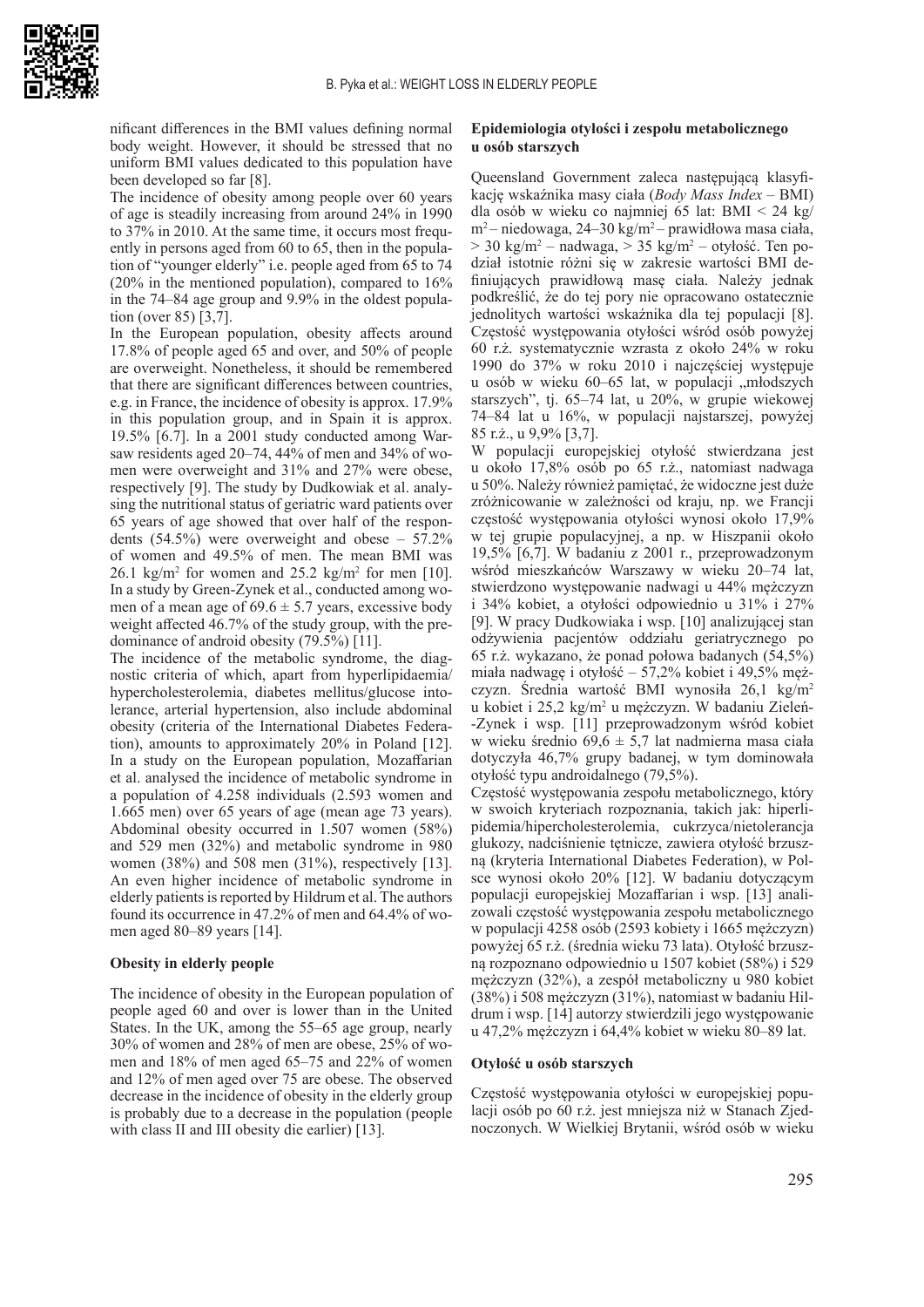

BMI is used to assess obesity in both younger and older patients. To calculate its value, the patient's body weight [kg] and height [m] are used. However, as life goes on, both body composition and height change.

Height decreases with age (on average by 3 cm for men and 5 cm for women). This is due to deformation of the spine in the course of osteoporosis. The decreasing value of this parameter results in an increase in BMI (by 1.5  $\text{kg/m}^2$  for men and 2.5  $\text{kg/m}^2$  for women), despite little change in the second parameter – body weight. It is worth remembering about this when evaluating the nutritional condition and using other, more reliable indicators (e.g. WHR or WHtR) [15,16].

The relationship between obesity in old age and overall mortality seems less clear than the relationship between obesity and cardiovascular-related mortality. The Iowa Women's Health study showed a correlation between both BMI and WHR values and coronary disease-related mortality and a linear correlation between WHR (but not BMI) and overall mortality [17].

In the general population, overweight and obesity are well known cardiovascular risk factors such as heart failure, coronary heart disease, left ventricular hypertrophy, vascular endothelial dysfunction and atrial fibrillation. Overweight and obesity increase mortality. Moreover, obesity is associated with insulin resistance, type 2 diabetes, hypertension and dyslipidaemia. Notwithstanding, most of these studies were conducted on middle-aged population groups, not on elderly people, and the incidence of most obesity-related cardiovascular risk factors increases with age. It should be remembered that this group may also be characterised by underweight, cachexia and frailty [18,19].

Obesity in elderly patients is also associated with increased susceptibility to infection, reduced mobility and reduced overall quality of life. In comparison to people without weight disorders, obese individuals are more often admitted to nursing homes [19].

# **Obesity paradox**

This phenomenon was first described in 1999 based on a group of obese patients with end-stage renal failure undergoing renal replacement therapy. The obese patients had a better prognosis than the patients with a normal body weight [20]. This observation that obesity reduces rather than increases the risk of chronic diseases such as end-stage renal failure and heart failure is called the 'obesity paradox'. The term is also used to describe the fact that the relationship between obesity and mortality is weaker in elderly people than in younger people. In patients with a normal body weight, complications were observed during hospitalisation, including more frequent cardiac deaths [21]. In addition, a one-year observation showed a higher mortality rate in patients with low and normal body weight than in obese patients [22]. The report by Romero-Corral et al. is extremely important in this regard. Based on a meta-analysis of 40 clinical trials involving a population of 125 patients, they showed a lower *relative risk*  $(RR)$  of total mortality  $(RR = 1.37$  [95% CI 1.32–1.43])

55–65 lat blisko 30% kobiet i 28% mężczyzn jest otyłych, w wieku 65–75 lat 25% kobiet i 18% mężczyzn i odpowiednio 22% i 12% wśród osób powyżej 75 r.ż. Obserwowany spadek otyłości w grupie starszej wynika prawdopodobnie ze zmniejszenia się liczebności populacji (osoby z otyłością II i III stopnia umierają wcześniej) [13].

Do oceny stopnia otyłości zarówno u młodszych, jak i starszych wykorzystywany jest wskaźnik BMI. Do wyliczenia jego wartości wykorzystuje się masę ciała [kg] i wzrost pacjenta [m], przy czym w miarę trwania życia zarówno skład ciała, jak i wzrost ulegają zmianie. Wzrost zmniejsza się wraz z w wiekiem (przeciętnie 3 cm u mężczyzn i 5 cm u kobiet) z powodu deformacji kręgosłupa w przebiegu osteoporozy. Obniżenie wartości tego parametru prowadzi do wzrostu BMI (o  $1,5 \text{ kg/m}^2$ u mężczyzn i  $2,5 \text{ kg/m}^2$  u kobiet), pomimo niewielkich zmian w masie ciała. Warto o tym pamiętać przy ocenie stanu odżywienia i wykorzystywać także inne, bardziej miarodajne wskaźniki (np. WHR czy WHtR) [15,16].

Zależność pomiędzy otyłością w wieku starszym a śmiertelnością ogólną wydaje się mniej jasna niż pomiędzy otyłością a śmiertelnością z powodu chorób sercowo-naczyniowych. W badaniu Iowa Women Health Study [17] wykazano korelację pomiędzy wartościami zarówno BMI, jak i WHR a śmiertelnością z powodu choroby wieńcowej i zależność liniową pomiędzy wartością WHR (ale nie BMI) a śmiertelnością ogólną.

W populacji ogólnej nadwaga i otyłość są dobrze poznanymi czynnikami ryzyka chorób układu krążenia, takich jak: niewydolność serca, choroba wieńcowa, przerost mięśnia lewej komory serca, dysfunkcja śródbłonka naczyniowego oraz migotanie przedsionków. Nadwaga i otyłość zwiększają śmiertelność. Co więcej, otyłość wiąże się z insulinoopornością, cukrzycą typu 2, nadciśnieniem tętniczym i dyslipidemią. Należy jednak zaznaczyć, że większość tych badań prowadzona była w grupie populacyjnej w średnim wieku, nie wśród osób starszych, a częstość występowania większości czynników ryzyka chorób układu krążenia, związanych z otyłością, zwiększa się wraz z wiekiem. Należy pamiętać, że grupa ta może charakteryzować się również niedowagą, wyniszczeniem i kruchością (*frailty*) [18,19].

Otyłość występująca wśród chorych starszych wiąże się także ze zwiększoną podatnością na infekcje, ograniczeniem ruchomości i pogorszeniem ogólnej jakości życia. Osoby otyłe są też częściej niż pacjenci bez zaburzeń masy ciała przyjmowane do zakładów pielęgnacyjno-opiekuńczych [19].

# **Paradoks otyłości**

Zjawisko to zostało po raz pierwszy opisane w 1999 r. w wyniku badania grupy chorych otyłych ze schyłkową niewydolnością nerek poddanych leczeniu nerkozastępczemu. Pacjenci otyli rokowali lepiej niż pacjenci o prawidłowej masie ciała [20]. Obserwacja ta, że otyłość nie zwiększa, a zmniejsza ryzyko chorób przewlekłych, takich jak schyłkowa niewydolność nerek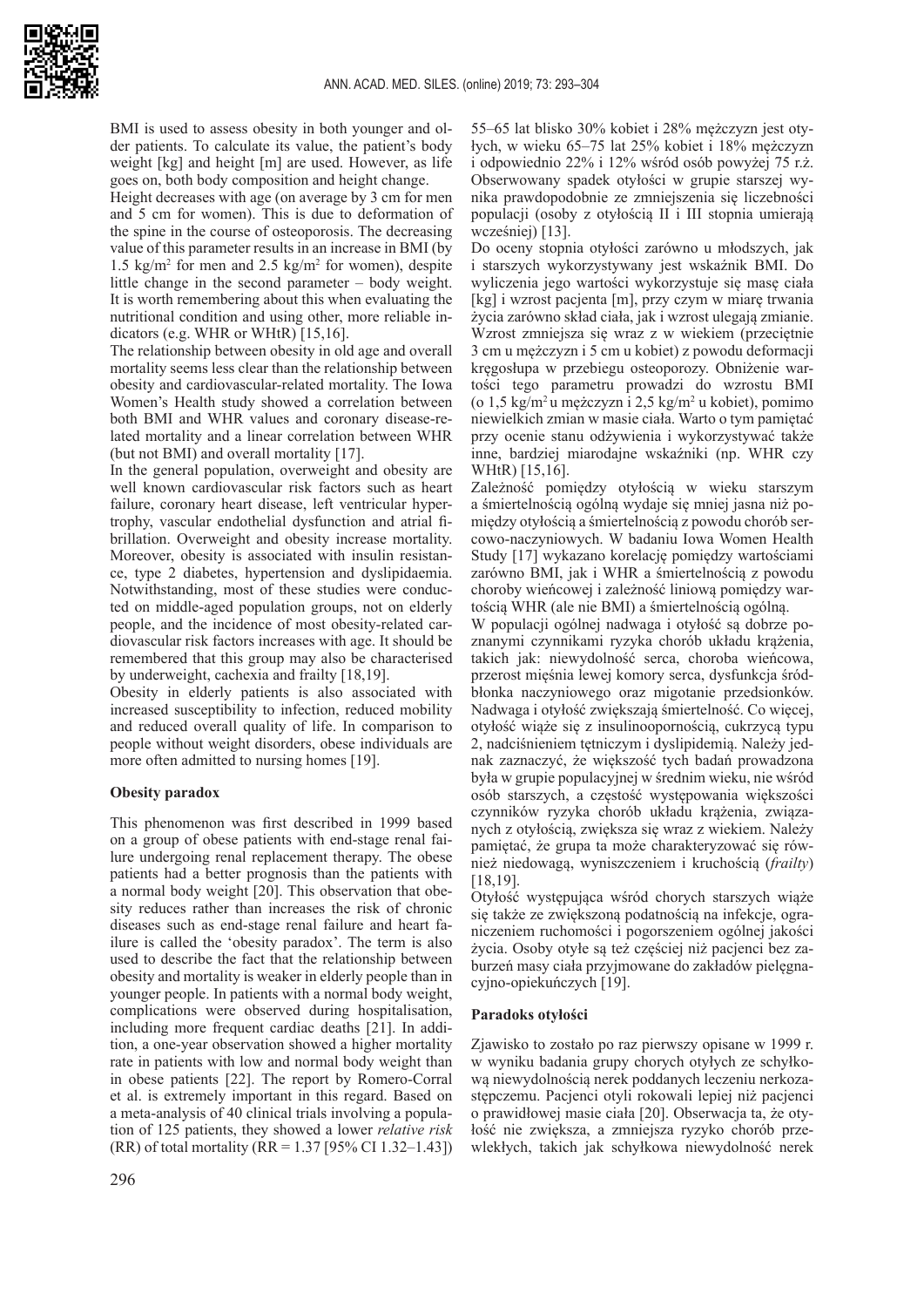

and cardiovascular-related mortality (1.45 [1.16–1.81]) in obese patients compared to patients with a normal body weight. In patients with a low BMI  $(< 20 \text{ kg/m}^2)$ , an increased relative risk of total mortality ( $RR = 1.37$ ) [95% CI 1.32–1.43]) and cardiovascular-related mortality  $(1.45 \t[1.16-1.81])$  was observed. The risk of total mortality (0.87 [0.81–0.94]) and cardiovascular disease-related mortality (0.88 [0.75–1.02]) was lower in overweight patients than in patients with a normal BMI. In addition, no increased mortality risk was observed in obese patients (with a BMI of 30–35 kg/ m2 ) compared to patients with a normal body weight. In patients with significant obesity (BMI  $>$  32 kg/m<sup>2</sup>), no increase in total mortality  $(1.10 [0.87-1.41])$  was observed, but an increased risk of cardiovascular disease-related mortality (1.88 [1.05–3.34]) was observed [22]. Most research related to the obesity paradox concerns older people with multiple morbidities. This is due to the fact that multiple morbidities occur very often in this population of patients. Lainscak et al. analysed nine population studies in the context of the coexistence of the obesity paradox and chronic diseases. Eight of the analysed studies concerned populations over 62 years of age. As a result of this analysis, it was proposed to explain the described obesity paradox by observing that obese patients with severe abdominal obesity die earlier and, therefore, from among older obese patients, those with less risky obesity (a lower visceral fat content) survive. The authors also point out that in many elderly people obesity is short term (not specified how short) and therefore the risk factors and concomitant diseases related to obesity have not yet been revealed or had no significant impact on prognosis. As the authors emphasise, there are no confirmed reports analysing the occurrence of low risk obesity (so-called healthy obesity) in this population group [23].

The relation between ageing, cardiovascular diseases and mortality, as well as the role of the frailty syndrome and chronic inflammation, are very often addressed when discussing this phenomenon. Aging is not only an independent risk factor for cardiovascular diseases and mortality. It is characterised by a specific breakdown of fat tissue. With age, fat mass increases and muscle mass decreases. The fat content increasing with age does not, however, affect the change in body weight and BMI [17,24]. The lifestyle changes although the daily calorie supply decreases rather than increases. The metabolic rate, physical activity and energy expenditure also decrease. All these factors lead to a positive energy balance and an accumulation of fat that progresses with age. A change in body composition, where the body fat content increases without changes in BMI, has been defined as sarcopenic obesity. It is worth noting that obesity in elderly people increases the risk of developing frailty syndrome by 3.5 times. Not only increased BMI, but also sarcopenia and sarcopenic obesity are associated with the frailty syndrome [25].

Obesity is a chronic inflammation. Adipocytes produce proinflammatory cytokines, including, among others:

i niewydolność serca, została nazwana "paradoksem otyłości". Terminu tego używa się również, aby opisać słabszą zależność pomiędzy otyłością i śmiertelnością u ludzi starszych w porównaniu z młodszymi. U pacjentów z prawidłową masą ciała występowały powikłania w trakcie hospitalizacji, w tym częstsze zgony z powodów sercowych [21]. Co więcej, w obserwacji rocznej odnotowano wyższą śmiertelność pacjentów z niską i prawidłową masą ciała niż pacjentów otyłych [22]. Niezmiernie ważne w tym zakresie jest doniesienie Romero-Corral i wsp. [21]. Na podstawie metaanalizy 40 badań klinicznych obejmujących populację 125 pacjentów wykazali oni mniejsze względne ryzyko (*relative risk* – RR) śmiertelności całkowitej (RR = 1,37 [95% CI 1,32–1,43]) i śmiertelności z powodów sercowo- -naczyniowych (1,45 [1,16–1,81]) u pacjentów otyłych w porównaniu z pacjentami z prawidłową masą ciała. U pacjentów z niskim BMI (< 20 kg/m<sup>2</sup> ) stwierdzono zwiększone względne ryzyko śmiertelności całkowitej (RR = 1,37 [95% CI 1,32–1,43]) i śmiertelności z powodu chorób sercowo-naczyniowych (1,45 [1,16–1,81]). U pacjentów z nadwagą występowało mniejsze ryzyko śmiertelności całkowitej (0,87 [0,81–0,94]) i śmiertelności z powodu chorób układu sercowo-naczyniowego (0,88 [0,75–1,02]) niż u osób z prawidłowym BMI. Nie zaobserwowano ponadto zwiększonego ryzyka zgonu pacjentów otyłych (z BMI 30–35 kg/m<sup>2</sup>) w porównaniu z pacjentami z prawidłową masą ciała. U pacjentów ze znaczną otyłością (BMI > 32 kg/m<sup>2</sup>) nie stwierdzono wzrostu całkowitej śmiertelności (1,10 [0,87–1,41]), ale zwiększone ryzyko zgonów z powodu chorób układu sercowo-naczyniowego (1,88[1,05–3,34]) [22]. Większość badań nawiązujących do paradoksu otyłości dotyczy osób starszych z wielochorobowością, która w tej populacji pacjentów występuje bardzo często. Lainscak i wsp. [23] dokonali analizy dziewięciu badań populacyjnych w kontekście współistnienia paradoksu otyłości i chorób przewlekłych. Osiem z nich dotyczyło populacji powyżej 62 r.ż. W wyniku tej analizy zaproponowano wyjaśnienie opisywanego zjawiska, wskazując, iż pacjenci otyli z nasiloną otyłością brzuszną umierają wcześniej i dlatego spośród starszych osób otyłych przeżywają ci z mniej ryzykowną otyłością (mniejsza zawartość tkanki tłuszczowej trzewnej). Autorzy zwracają również uwagę na to, że otyłość u wielu osób starszych występuje krótko (nie określono jak krótko) i dlatego czynniki ryzyka i choroby współistniejące związane z nią nie zdążyły się ujawnić lub nie miały istotnego wpływu na rokowanie. Jak podkreślają autorzy, nie istnieją potwierdzone doniesienia analizujące występowanie otyłości niskiego ryzyka (tzw. zdrowi otyli) w tej grupie populacyjnej.

Związek pomiędzy starzeniem się, chorobami układu sercowo-naczyniowego i śmiertelnością, a także rola zespołu kruchości i przewlekłego zapalenia są bardzo często podnoszone przy omawianiu tego zjawiska. Starzenie się organizmu jest nie tylko niezależnym czynnikiem ryzyka chorób układu sercowo-naczyniowego i śmiertelności. Charakteryzuje go też specyficzny roz-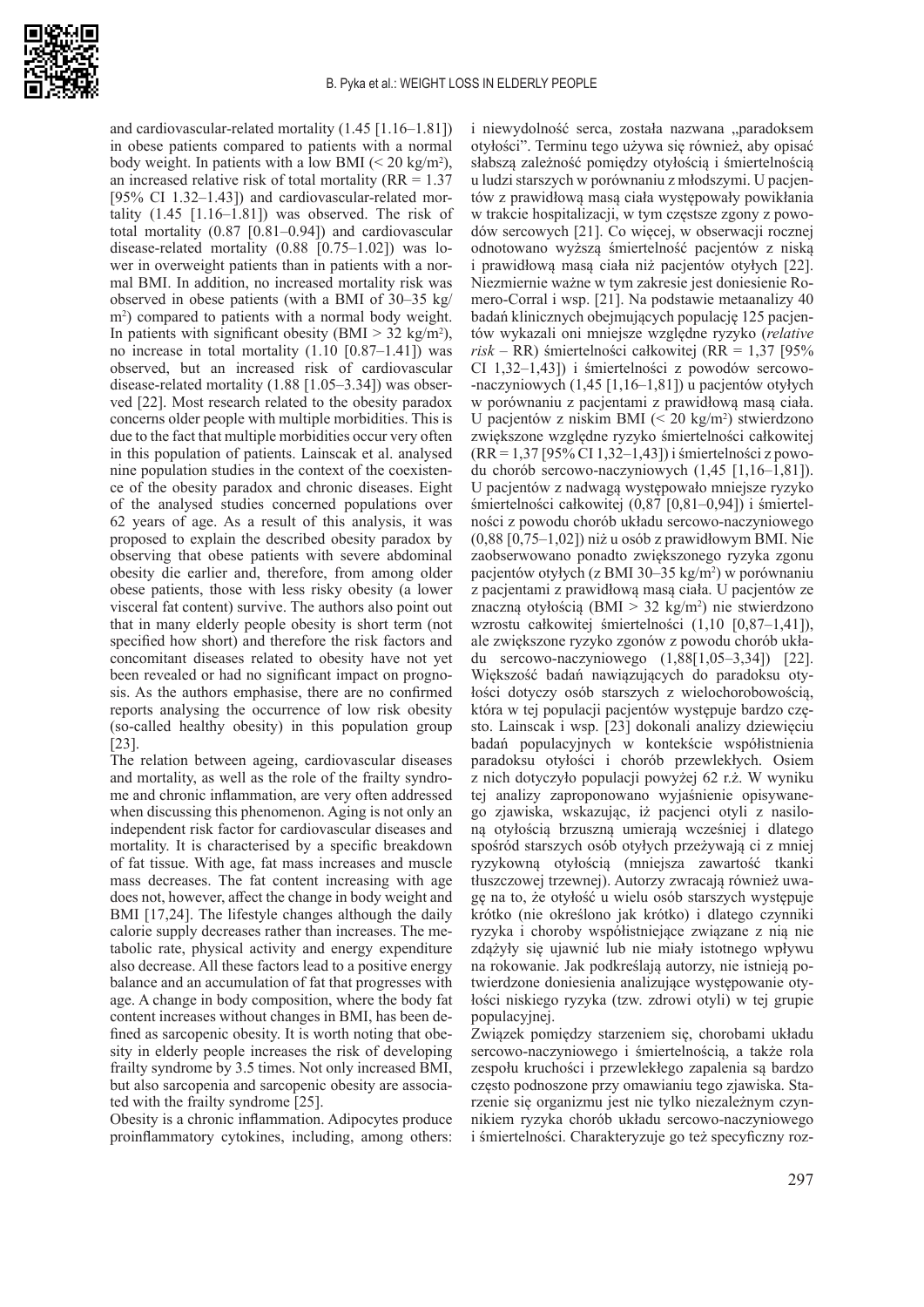

Interleukin-6 (IL-6), tumour necrosis factor (TNF- $\alpha$ ), monocyte chemoattractant protein (MCP) or plasminogen activator inhibitor (PAI-1). Chronic inflammation increases the risk of death. Inflammatory and cachexia biomarkers such as CRP or elevated levels of proinflammatory cytokines are associated with an unfavourable prognosis in older patients. Chronic inflammation alsolies at the base of the frailty syndrome; moreover, the authors indicate that the frailty syndrome is a clinical manifestation of cardiovascular diseases, including heart failure [26,27]. Chronic inflammation and elevated levels of inflammatory indicators are associated with adverse cardiovascular events. They are also associated with the stimulation of IL-1, IL-6 or TNFα secretion. An increase in the concentration of the last cytokine is closely associated with the development of heart failure, as well as a poor prognosis. This mechanism is not fully understood because fat tissue simultaneously produces soluble receptors for TNF $\alpha$  (srTNF $\alpha$ ), which can neutralise the secreted  $TNF\alpha$ . This phenomenon is the subject of numerous discussions which try to explain the better prognosis of obese elderly people with cardiovascular diseases [28,29].

#### **Weight loss as a medical recommendation**

Taking into account the common reports on the increased risk of cardiovascular diseases, metabolic diseases or cancer in patients with excessive body mass and the phenomenon of multiple morbidities accompanying old age, it is worth considering whether the common recommendations for weight loss addressed to younger patients (under 60 years of age) at risk or with coexisting chronic diseases are really valid in the group of people over 60 years of age.

The actual importance of weight loss in elderly people is difficult to determine. We must remember the two possible causes of weight loss: intentional and unintentional. Furthermore, the knowledge of these two mechanisms can be important in determining the impact of weight loss on mortality. Wannamethee et al. compared groups of elderly people who were diagnosed with intentional or unintentional weight loss. It was found that the group with unintentional weight loss was more likely to smoke cigarettes, and more likely to have cancer, respiratory disease, lower physical activity and motor disability. It should be remembered that weight loss in an elderly person is not always intentional, it is usually a consequence of the coexistence of chronic diseases [30].

Making a decision to lose weight in the case of overweight/obesity in an elderly person is not easy. It has been reported that in elderly people with coexisting chronic diseases, overweight can reduce the risk of death, therefore the BMI values defining the standard for elderly people range from 24 to 29 kg/m<sup>2</sup>, bearing in mind that excessive body weight leads to reduced physical performance on the one hand, and on the other hand, when the BMI value amounts approximately to 30 kg/m<sup>2</sup>, it helps to maintain good physical performance. In later stages of life, high BMI values are associated with

kład tkanki tłuszczowej. Wraz z wiekiem zwiększa się masa tłuszczowa, a zmniejsza masa mięśniowa. Przy czym zawartość tłuszczu nie wpływa na zmianę masy ciała i BMI [17,24]. Zmienia się styl życia, chociaż dzienna podaż kalorii nie zwiększa się, a raczej ulega zmniejszeniu, podobnie jak tempo metabolizmu oraz aktywność fizyczna i wydatkowanie energii. Wszystkie te czynniki prowadzą do postępującego wraz z wiekiem dodatniego bilansu energetycznego i akumulacji tłuszczu. Zmiana w składzie ciała, gdzie zawartość tkanki tłuszczowej wzrasta bez zmian w BMI, została określona jako otyłość sarkopeniczna. Warto zauważyć, że otyłość u osób starszych zwiększa 3,5-krotnie ryzyko rozwoju zespołu kruchości, z którym nie tylko związane jest wyższe BMI, lecz także sarkopenia i otyłość sarkopeniczna [25].

Otyłość jest przewlekłym stanem zapalnym. Adipocyty produkują cytokiny prozapalne, w tym m.in.: Interleukinę-6 (IL-6), czynnik martwicy nowotworu (*tumor necrosis factor* – TNF-α ), czynnik chemotaktyczny monocytów (*monocyte chemoattractant protein* – MCP) czy tkankowy aktywator plazminogenu-1 (*plasminogen activator inhibitor* – PAI-1). Przewlekły stan zapalny zwiększa ryzyko zgonu. Biomarkery zapalenia i wyniszczenia, takie jak CRP czy podwyższone stężenia cytokin prozapalnych, są związane z niekorzystnym rokowaniem u pacjentów starszych. Przewlekłe zapalenie leży także u podstawy zespołu kruchości, który – jak wskazują autorzy – jest kliniczną manifestacją chorób układu sercowo-naczyniowego, w tym niewydolności serca [26,27]. Przewlekłe zapalenie i podwyższone stężenie wskaźników zapalnych wiążą się z wystąpieniem niekorzystnych zdarzeń sercowo-naczyniowych, a także ze stymulacją wydzielania IL-1, IL-6 czy TNF-α. Wzrost stężenia tej ostatniej cytokiny ściśle łączy się z rozwojem niewydolności serca, a także ze złym rokowaniem. Mechanizm ten nie został do końca poznany, ponieważ tkanka tłuszczowa produkuje równocześnie rozpuszczalne receptory dla TNF-α (srTNFα), które mogą neutralizować wydzielany TNF-α. Zjawisko to jest przedmiotem licznych dyskusji, które próbują wyjaśnić lepsze rokowanie otyłych osób starszych z chorobami układu krążenia [28,29].

#### **Redukcja masy ciała jako zalecenie lecznicze**

Biorąc pod uwagę powszechne doniesienia o zwiększonym ryzyku chorób układu sercowo-naczyniowego, chorób metabolicznych czy nowotworowych u pacjentów z nadmierną masą ciała oraz zjawisko wielochorobowości towarzyszące wiekowi podeszłemu, warto zastanowić się, czy powszechne zalecenia redukcji masy ciała, kierowane do grupy młodszych pacjentów (poniżej 60 r.ż.) zagrożonych lub ze współistniejącymi chorobami przewlekłymi, są rzeczywiście zasadne w grupie osób powyżej 60 r.ż.

Rzeczywiste znaczenie redukcji masy ciała u osób starszych jest trudne do określenia. Pamiętać należy o dwóch możliwych przyczynach utraty masy: zamierzonej i niezamierzonej. Znajomość tych dwóch mechanizmów może mieć istotne znaczenie w określaniu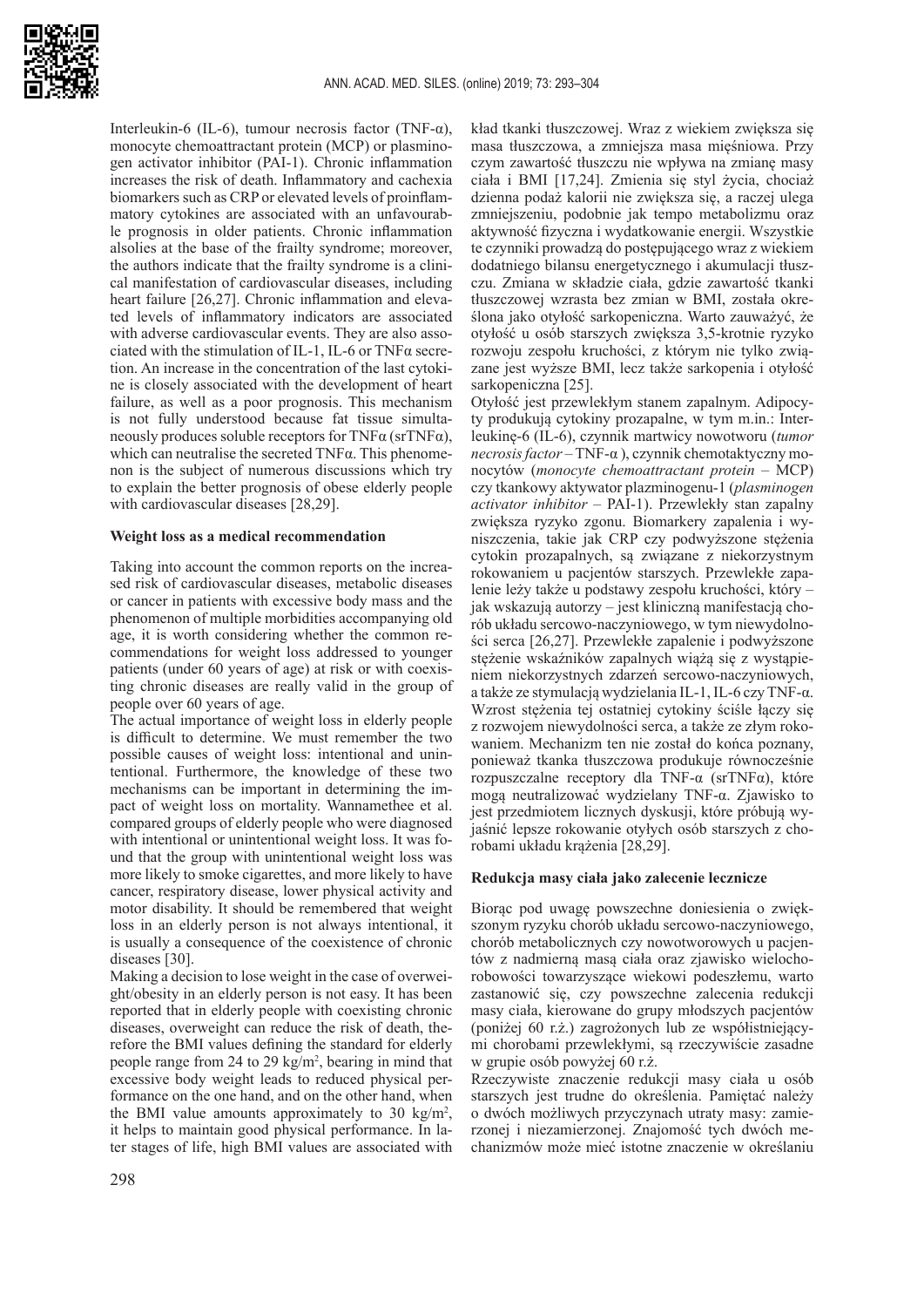

a reduced risk of age-related overall mortality. Therefore, achieving lower body weight values should not be strived for at any cost, especially in people who do not have any complications related to excessive body weight. The functional state of the body, body composition, concomitant diseases, and, in particular, the expected life span, should always be taken into account in the event of recommending weight loss. If necessary, this should be done under the supervision of a physician, and a dietician should develop appropriate dietary recommendations. The diet should ensure a proper supply of protein and physical exercise should be optimised. In elderly patients with chronic diseases, weight loss should not be recommended because it may also lead to increased muscle and bone atrophy [27,28].

Fluctuations in body mass, both its increase and decrease, are important predictors of death. Based on a prospective study consisting of 6.441 men and with a 15-year observation period, Peters et al. found lower mortality rates in subjects with a stable body weight compared to those with fluctuations or increases in body mass [31]. Newman et al., on the other hand, showed that even a slight reduction in body mass in old age increases the risk of overall mortality [32]. Another study on a population with an average age of 77 years suffering from coronary artery disease showed that people with a lower BMI who lost weight between middle and old age had an increased risk of developing coronary disease compared to people of a similar age with a stable body weight [33].

The effects of planned dietary modifications (in terms of calorie supply) in obese elderly people are presented by Ard et al. The observations lasted 52 weeks and included 164 obese elderly people, who were divided into groups. To some of those people, only moderate physical exercise was advised; in the second group, only diet modification was applied, while in the third group diet modification and calorie restrictions were applied. Body weight, visceral fat content, cardiovascular risk, functional status and quality of life before and after a 12-month dietary modification were evaluated. No significant changes in visceral fat and muscle mass were observed, neither was there any improvement in functionality between groups. In the group in which diet modification and calorie restrictions were applied, better glycaemic control was found. The quality of life improved in all the groups. No adverse effects were observed. In conclusion, it was found that, although it did not reduce the visceral fat content, moderate calorie restriction decreased the total fat content and cardiometabolic risk [34]. A study by Bell et al. on 6.940 people aged from 50 to 90 (National Alzheimer's Coordinating Center Uniform Data Set) showed that rapid weight loss (> 5% in 12 months) during 3.8 years of observation resulted in increased mild cognitive impairment and dementia, while a low (but stable) weight was not associated with an increased risk of these disorders. Interestingly, excessive body weight was not a protective factor in this group of patients [28].

jej wpływu na śmiertelność. Wannamethee i wsp. [30] porównywali grupy osób starszych, u których stwierdzono zamierzoną lub niezamierzoną utratę masy ciała. Wykazano, że grupa, w której stwierdzono niezamierzony spadek częściej paliła papierosy oraz częściej występowały w niej nowotwory, choroby układu oddechowego, mniejsza aktywność fizyczna i niepełnosprawność ruchowa. Należy pamiętać, że zmniejszenie masy ciała u osoby starszej zwykle jest konsekwencją współistnienia chorób przewlekłych.

Podjęcie decyzji o redukcji masy ciała w przypadku nadwagi/otyłości u osoby w podeszłym wieku nie jest proste. Znane są doniesienia, które wskazują, że u osób starszych ze współistniejącymi chorobami przewlekłymi nadwaga może zmniejszyć ryzyko zgonu, dlatego też wartości BMI definiujące normę kształtują się w przedziale 24–29 kg/m<sup>2</sup> , z jednoczesną świadomością, że z jednej strony nadmierna masa ciała prowadzi do ograniczenia sprawności fizycznej, a z drugiej, gdy wartość BMI wynosi około 30 kg/m<sup>2</sup> jest pomocna w jej utrzymaniu. W późniejszym okresie życia wysoka wartość BMI jest związana ze zmniejszonym ryzykiem śmiertelności ogólnej zależnej od wieku. Nie należy więc bezwzględnie dążyć do osiągnięcia niższej masy ciała, zwłaszcza u osób, u których nie stwierdza się powikłań z tym związanych. Stan funkcjonalny organizmu, skład ciała, choroby współistniejące, a w szczególności przewidywany okres dalszego życia, powinny być zawsze brane pod uwagę w sytuacji zalecenia redukcji masy ciała. Jeśli postępowanie takie jest konieczne, musi odbywać się pod nadzorem lekarza oraz dietetyka, który opracowuje odpowiednie zalecenia żywieniowe. Dieta powinna zapewniać prawidłową podaż białka, a wysiłek fizyczny należy zoptymalizować. W przypadku osób starszych, chorych przewlekle redukcja masy ciała nie powinna być zalecana, gdyż może prowadzić do nasilenia zaników mięśni i masy kostnej [27,28].

Wahania masy ciała – zarówno jej wzrost, jak i zmniejszenie – są istotnym predyktorem zgonu. Peters i wsp. [31] na podstawie prospektywnego badania obejmującego 6441 mężczyzn poddanych obserwacji wykazali mniejszą śmiertelność u osób ze stabilną masą ciała w porównaniu z tymi, u których zaobserwowano wahania lub jej wzrost. Newman i wsp. [32] natomiast wykazali, że nawet nieznaczne zmniejszenie masy ciała w starszym wieku zwiększa ryzyko śmiertelności ogólnej. W innym badaniu, obejmującym populację w średnim wieku 77 lat z chorobą wieńcową, wykazano, że u osób o mniejszym BMI, które schudły w okresie pomiędzy wiekiem średnim a podeszłym, ryzyko wystąpienia choroby wieńcowej było większe niż u osób w podobnym wieku ze stabilną masą ciała [33].

Efekty planowych modyfikacji dietetycznych (w zakresie podaży kalorii) u otyłych starszych przedstawia Ard i wsp. [34]. Obserwacja trwała 52 tygodnie i obejmowała 164 starszych otyłych, których podzielono na grupy. Wobec części zastosowano tylko umiarkowany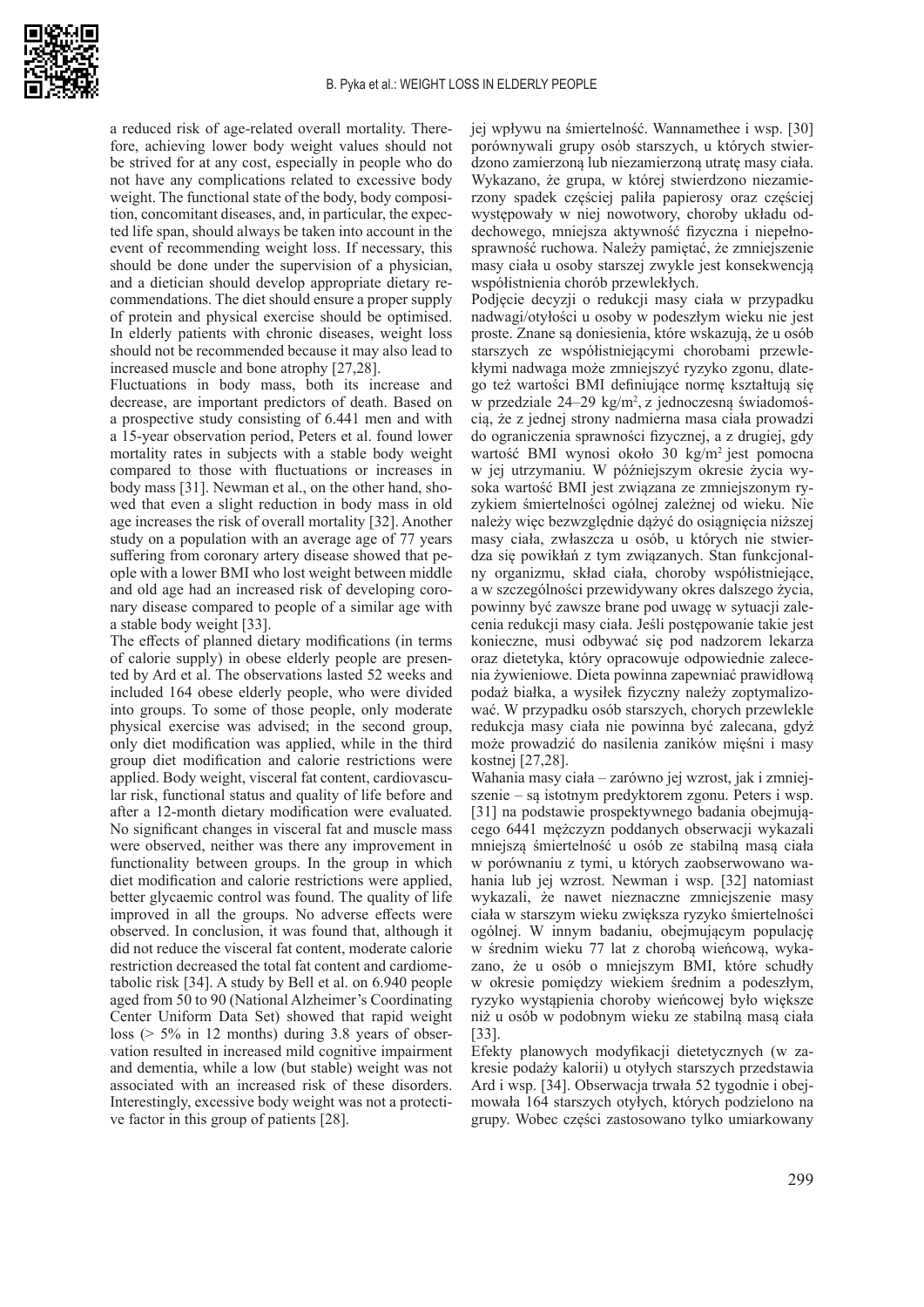

Similar observations can be made in elderly patients with cardiovascular diseases, including heart failure. The publications of recent years have shown that obesity in various populations, including the elderly, is surprisingly associated with a lower rather than higher risk of death. There are several observational studies available in the world literature which indicate that weight reduction affects the overall mortality rate in the elderly population [21,29]. Most indicate that weight loss (recently) is associated with increased mortality. The meta-analysis of 17 studies on the relationship between weight loss and total mortality showed in conclusion that people with a stable weight had a better prognosis [28,29,35]. What is more, it was proved that in patients with aortic stenosis and at the same time a low BMI, the risk associated with surgery is related to undernutrition [32]. Other studies showed a correlation between a low BMI and increased risk of postoperative complications as well as higher mortality after cardiac surgery. Arsalan et al. recorded that the frequency of complications is higher at  $BMI < 23$  kg/m<sup>2</sup> and Koifman et al. observed an increased risk of perioperative and postoperative complications at BMI  $\leq$  20 kg/m<sup>2</sup> [36,37].

Based on an evaluation of the relationship between the metabolically healthy obese (MHO) phenotype (5,314 persons with an average age of 68 years) and the risk of cardiovascular diseases, Dhana et al. show that the occurrence of obesity in elderly persons (without the metabolic syndrome) does not increase the risk of cardiovascular diseases and is similar to the risk in the group of persons with normal body weight without the metabolic syndrome [38].

The comparison of potential factors contributing to the reduction of mortality in obese elderly people with chronic diseases (compared to patients with normal body weight) is presented in Table I.

While recommending body mass reduction in this group of patients, we cannot overlook the use of antipsychotics or antidepressants. Therapy with these medicines is usually accompanied by an increase in body mass, resulting from their influence on the appetite- and metabolism-regulating hormones (primarily leptin, ghrelin, neuropeptide Y, glucagon-like peptide-1). Nevertheless, we usually accept this situation due to the necessity to conduct treatment significantly improving the quality of life, being aware that a body mass disorder may occur or increase, aggravating the risk of death due to cardiovascular reasons. Some authors claim that the metabolic complications of using antipsychotics do not pose a threat in this population of patients. Analysing the situation, we conclude that excess body mass does not always result from an incorrect lifestyle and not every situation can be effectively "controlled" [39,40].

Obesity treatment in elderly people is associated with a much greater risk of nutritional deficiency, malnutrition and a decrease in muscle mass and strength (sarcopenia) than in middle-aged patients. Sarcopenia is an important factor of death risk. In old age, sarcopenic obesity is a common phenomenon. In this case, a higher

wysiłek fizyczny, w grupie drugiej wprowadzono tylko modyfikację diety, natomiast w grupie trzeciej modyfikację diety i restrykcje kaloryczne. Oceniano masę ciała, zawartość tkanki tłuszczowej trzewnej, ryzyko sercowo-naczyniowe, stan funkcjonalny i jakość życia przed 12-miesięczną modyfikacją dietetyczną i po jej zakończeniu. Nie zaobserwowano istotnych zmian w zawartości tkanki tłuszczowej trzewnej i masie mięśniowej oraz poprawy funkcjonalności pomiędzy grupami. W grupie, w której zastosowano modyfikację diety i restrykcje kaloryczne, stwierdzono lepszą kontrolę glikemii. Jakość życia poprawiła się we wszystkich grupach. Nie zaobserwowano objawów niepożądanych. W podsumowaniu wskazano, że umiarkowana restrykcja kaloryczna, choć nie zmniejszyła zawartości tkanki tłuszczowej trzewnej, zmniejszyła zawartość tłuszczu całkowitego i ryzyko kardiometaboliczne. W pracy Bell i wsp. [28] obejmującej 6940 osób w wieku 50–90 lat (National Alzheimer's Coordinating Center Uniform Data Set) wykazano, że gwałtowna utrata masy ciała (> 5% w ciągu 12 miesięcy) w obserwacji 3,8-letniej spowodowała nasilenie łagodnych zaburzeń poznawczych (*mild cognitive impairment*) i demencji, natomiast niska (ale stabilna) masa ciała nie łączyła się ze zwiększonym ryzykiem ich wystąpienia. Co ciekawe, nadmierna masa ciała nie stanowiła czynnika ochronnego w tej grupie chorych [28].

Podobne obserwacje można poczynić u pacjentów starszych ze schorzeniami sercowo-naczyniowymi, w tym z niewydolnością serca. Publikacje ostatnich lat wskazują, że otyłość w różnych populacjach, w tym również osób starszych, ku zaskoczeniu nie wiąże się z większym, ale mniejszym ryzykiem zgonu. W piśmiennictwie światowym dostępnych jest kilka badań obserwacyjnych, które wskazują, że redukcja masy ciała wpływa na śmiertelność ogólną w grupie osób starszych [21,29]. Według większości zmniejszenie masy ciała (w ostatnim czasie) wiąże się ze wzrostem śmiertelności. W metaanalizie 17 badań, dotyczących związku utraty masy ciała ze śmiertelnością całkowitą, wykazano w podsumowaniu, że u osób, których masa ciała utrzymywała się na stabilnym poziomie, rokowanie było lepsze [28,29,35]. Ponadto dowiedziono, że u pacjentów ze stenozą aortalną i równocześnie niskim BMI ryzyko związane z zabiegiem operacyjnym wynikało z niedożywienia [32]. W innych badaniach wykazano korelację pomiędzy niskim BMI i zwiększonym ryzykiem powikłań pooperacyjnych oraz wyższej śmiertelności po zabiegu kardiochirurgicznym. Arsalan i wsp. [36] odnotowali, że częstość powikłań jest większa przy BMI < 23 kg/m<sup>2</sup> , a Koifman i wsp. [37] obserwowali zwiększone ryzyko powikłań około- i pooperacyjnych przy BMI < 20 kg/m<sup>2</sup> .

Dhana i wsp. [38], na podstawie oceny zależności pomiędzy fenotypem metabolicznie zdrowych otyłych starszych (*metabolically healthy obese –* MHO) – 5314 osób w średnim wieku 68 lat – a wystąpieniem ryzyka chorób sercowo-naczyniowych, wskazują, że występowanie otyłości u badanych (bez zespołu metabolicznego) nie zwiększa ryzyka chorób układu sercowo-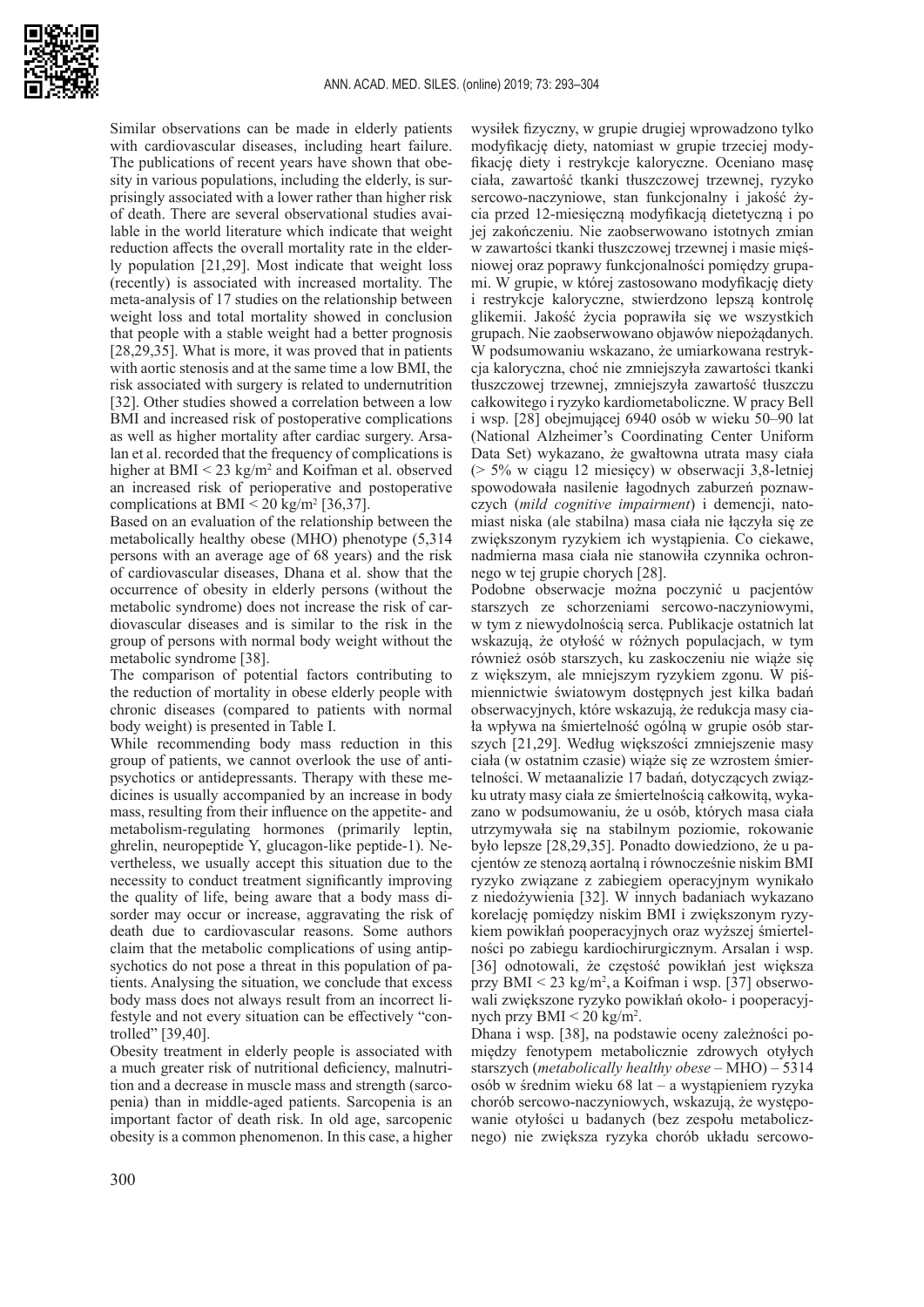

| DOQY Weight) [14]                                                                                                                                                                                        |                                                                                                                                                                                                                                                                                                                                                                                                                                                                     |  |
|----------------------------------------------------------------------------------------------------------------------------------------------------------------------------------------------------------|---------------------------------------------------------------------------------------------------------------------------------------------------------------------------------------------------------------------------------------------------------------------------------------------------------------------------------------------------------------------------------------------------------------------------------------------------------------------|--|
| Tabela I. Zestawienie potencjalnych czynników wpływających na zmniejszenie śmiertelności u otyłych osób starszych z chorobami przewlekłymi (w porówna-<br>niu z pacjentami z prawidłowa masa ciała) [14] |                                                                                                                                                                                                                                                                                                                                                                                                                                                                     |  |
| srTNFa                                                                                                                                                                                                   | Chronic inflammation is associated with a high concentration of TNFa in elderly people, and patients with cardiovascular<br>diseases have a worse prognosis. SrTNF neutralise TNFa, influencing mortality/Przewlekłe zapalenie wiąże się z wysokim<br>stężeniem TNF-a u osób starszych, a pacjenci z chorobami układu sercowo-naczyniowego rokują gorzej. SrTNF neutralizują<br>TNF-a i wpływają w ten sposób na śmiertelność.                                      |  |
| Lipopolysaccharides/<br>Lipopolisacharydy                                                                                                                                                                | In elderly patients with cardiovascular diseases lipoproteins may bind and neutralise lipopolysaccharides, which stimulate the<br>production of proinflammatory cytokines/U chorych starszych z chorobami układu sercowo-naczyniowego lipoproteiny moga<br>wiązać i neutralizować lipopolisacharydy, które stymulują wydzielanie cytokin prozapalnych.                                                                                                              |  |
| Antioxidative effect of<br>muscle tissue/Efekt<br>antyoksydacyjny tkanki<br>mięśniowej                                                                                                                   | Due to the fact that a decrease in body mass is usually associated with a decrease in muscle mass (especially in older people),<br>it influences the oxidative potential of the muscles, which may lead to increased oxidative stress/Ponieważ zmniejszenie<br>masy ciała jest zwykle związane ze zmniejszeniem masy mieśniowej (zwłaszcza u osób starszych), wpływa to na potencjał<br>oksydacyjny mieśni, co może prowadzić do zwiększonego stresu oksydacyjnego. |  |
| Neutralisation of toxic<br>metabolites/Neutralizacja<br>toksycznych metabolitów                                                                                                                          | In patients with hypercatabolism, toxic metabolites may increase, which may later be neutralised in adipose tissue/U chorych<br>z nasilonym katabolizmem może dochodzić do zwiekszenia toksycznych metabolitów, a te mogą być neutralizowane w tkance<br>tłuszczowej.                                                                                                                                                                                               |  |
| Metabolic reserve/<br>Rezerwa metaboliczna                                                                                                                                                               | Heart failure is a condition which extends from hypercatabolism, and patients who suffer from heart failure and are overweight<br>obese, have a higher metabolic reserve/Niewydolność serca jest stanem przebiegającym z nasilonym katabolizmem,                                                                                                                                                                                                                    |  |

Table I. Comparison of potential factors contributing to reduction of mortality in obese elderly people with chronic diseases (compared to patients with normal body weight) [14]

| NGLEI WA THELADUILLA IA                  | UUCSC, HAVC A HIYHCI HICIADUNG TESCHVE/MICWYUUNIUSG SCIGA JESI SIAHCHI DIZCUICYAJAGUYIH Z HASIIUHYIH NAIADUNZHICHI,<br>a pacjenci z niewydolnością serca, nadwagą/otyłością mają większą rezerwę metaboliczną.                                                                                                                                                                                                                                                                                                                                                                                                                                           |
|------------------------------------------|----------------------------------------------------------------------------------------------------------------------------------------------------------------------------------------------------------------------------------------------------------------------------------------------------------------------------------------------------------------------------------------------------------------------------------------------------------------------------------------------------------------------------------------------------------------------------------------------------------------------------------------------------------|
| Hormonal factors/<br>Czynniki hormonalne | In patients who suffer from heart failure and are overweight/obese, we observe impaired sensitivity of the sympathetic<br>nervous system and response within the renin-angiotensin system. On the other hand, increased activity of the RA and<br>sympathetic nervous system is associated with a worse prognosis of the course of heart failure/U pacjentów z nadwaga/<br>otyłością i niewydolnością serca obserwujemy osłabioną wrażliwość układu współczulnego i odpowiedź w zakresie układu<br>renina-angiotensyna. Natomiast zwiekszona aktywność układu RA oraz układu współczulnego wiąże się z gorszą prognozą<br>przebiegu niewydolności serca. |
| Morphological changes/                   | Obese patients are characterised by a smaller ischemic area and less intensified calcification of vessels/Pacjenci otyli cechuja                                                                                                                                                                                                                                                                                                                                                                                                                                                                                                                         |

się mniejszym obszarem niedokrwienia i mniej nasilonym zwapnieniem naczyń.

fat mass is accompanied by decreased muscle mass, while obesity masks muscle mass deficiency and undernutrition [35]. The incidence of sarcopenic obesity increases with age irrespective of gender, from 13.5% in men under 70 to 17.5% in men over 80, and from 5.3% in women under 70 to 8.4% in women over 80 [41], resulting in an increased risk of impaired mobility and disability, as well as increased morbidity and overall mortality. Baumgartner et al. define sarcopenic obesity as a value of the relative muscle mass index (muscle mass against square height). It is defined by an index value less than 2 standard deviations below the mean value (according to sex for the younger population) and a percentage of body fat greater than the mean value accordingly to sex (27% fat for men and 38% fat for women, respectively) [42].

Zmiany morfologiczne

Sarcopenia can be an independent factor in reducing bone density. The Korean National Health and Nutrition Examination Surveys IV and V (2008–2011) showed a correlation between the degree of sarcopenia and reduced bone density [43]. Similar results were described in the aforementioned work by Wojzischke et al. [27].

In addition, in old age excessive body weight may mask undernutrition that has been developing for some time. Therefore, it must be ascertained that there was no unintentional weight loss in the preceding period. In such a case, weight loss must be prevented.

It should be remembered that in elderly people, intentional weight loss is much more dangerous than weight gain; intentional weight loss may be a predictor of an adverse prognosis.

-naczyniowego i jest podobne do ryzyka w grupie osób z prawidłową masą ciała bez zespołu metabolicznego [38].

Zestawienie potencjalnych czynników wpływających na zmniejszenie śmiertelności otyłych osób starszych z chorobami przewlekłymi (w porównaniu z pacjentami z prawidłową masa ciała) przedstawia tabela I.

Zalecając redukcję masy ciała w tej grupie chorych nie można pominąć faktu stosowania przez pacjentów leków przeciwpsychotycznych czy przeciwdepresyjnych. Ich przyjmowaniu zwykle towarzyszy przyrost masy ciała wynikający z wpływu na hormony regulujące łaknienie i metabolizm (głównie leptynę, grelinę, neuropeptyd Y, glukagonopodobny peptyd-1). Zazwyczaj jednak chorzy akceptują zaistniałą sytuację w związku z koniecznością prowadzenia leczenia, które w istotny sposób poprawia jakość życia, jednocześnie mając świadomość możliwości powstania lub nasilenia zaburzeń masy ciała, z których każde może zwiększać ryzyko umieralności z przyczyn sercowo-naczyniowych [39]. Niektórzy autorzy stwierdzają, że metaboliczne powikłania związane ze stosowaniem leków przeciwpsychotycznych nie stanowią zagrożenia w tej populacji chorych. Rozważając tę sytuację, wnioskujemy, że nadmierna masa ciała u osoby starszej nie zawsze jest wynikiem nieprawidłowego stylu życia i nie każdą "można kontrolować" w sposób efektywny [39,40].

Leczenie otyłości u osób starszych, w stopniu o wiele większym niż u osób w średnim wieku, wiąże się z ryzykiem wystąpienia niedoborów pokarmowych, niedożywienia i zmniejszenia masy oraz siły mięśnio-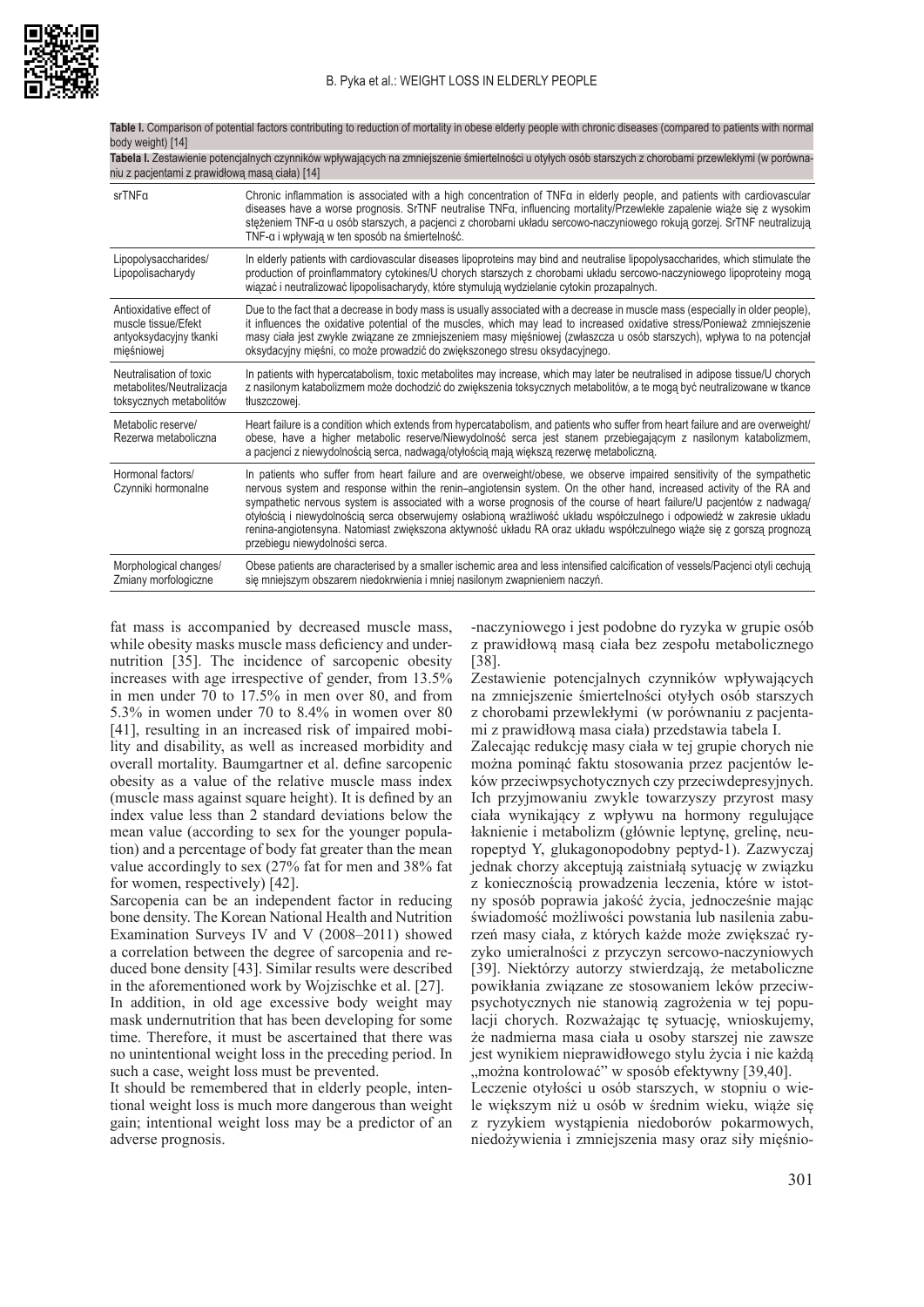

# **SUMMARY**

According to the American Society for Nutrition, the North American Association for the Study of Obesity and Obesity Society, body weight control in the elderly should include the following elements:

- 1) weight reduction should be recommended for obese elderly people in whom dysfunction or metabolic disorders are observed, which in turn may be improved significantly as a result of weight loss (the risk of the cardiovascular diseases, chronic inflammation associated with obesity and quality of life);
- 2) weight loss should proceed with the slightest loss of muscle and bone mass being taken into account. Unintentional weight loss in the elderly is always dangerous and requires diagnostics to determine the cause;
- 3) it is extremely important to identify the group with sarcopenic obesity [43].

The aim of this process is to improve the physical performance and quality of life, maintaining long-term independence outside care institutions. Weight reduction should proceed by reducing the energy supply (500– –750 kcal/day) and the diet should provide a sufficient/ high (in the absence of contraindications) protein supply, the right supply of vitamins, including vitamin D, mineral salts, including calcium (in the form of supplements, if required). These patients should pursue, if possible, physical activity, to improve their overall efficiency but also to prevent muscle atrophy and bone tissue loss. Even people who are very old and "fragile" can perform physical activity. The above-described procedures should be tailored to the needs of the patient, their expectations, comorbidities, social or financial conditions. The coexistence of sarcopenia and sarcopenic obesity should always be taken into account. Intentional weight loss, as an individual choice, seems to be beneficial in terms of cardiovascular risk, chronic inflammation or quality of life, even in this group of people. On the other hand, the symptoms of unintentional weight loss, loss of appetite, decreased muscle and bone mass can be a signal of a disease and/or concomitant diseases and indicators of mortality. Such proceedings should be considered, whether the obesity paradox exists or not, but all the above-described conditions should be taken into account [18,43,44].

wej (sarkopenii). Wystąpienie sarkopenii jest ważnym czynnikiem ryzyka zgonu. W wieku podeszłym często występuje otyłość sarkopeniczna, kiedy większej masie tłuszczowej towarzyszy obniżona masa mięśniowa, otyłość zaś maskuje niedobór masy mięśniowej i niedożywienie [35]. Występowanie otyłości sarkopenicznej wzrasta wraz z wiekiem niezależnie od płci, od 13,5% u mężczyzn poniżej 70 r.ż. do 17,5% powyżej 80 r.ż., natomiast u kobiet poniżej 70 r.ż. występuje u 5,3%, a powyżej 80 r.ż. u 8,4% [41], skutkując zwiększonym ryzykiem wystąpienia upośledzenia sprawności ruchowej i niepełnosprawności, a także wzrostem chorobowości i śmiertelności ogólnej. Baumgartner i wsp. [42] definiują otyłość sarkopeniczną jako wartość wskaźnika względnej masy mięśniowej (masa mięśniowa wobec kwadratu wysokości). Określa ją wartość wskaźnika mniejsza niż 2 odchylenia standardowe poniżej średniej wartości (adekwatnie do płci w odniesieniu do populacji młodszej) i procentowa zawartość tkanki tłuszczowej większa niż średnia wartość odpowiednio dla płci (27% tłuszczu u mężczyzn i 38% tłuszczu u kobiet).

Sarkopenia może być niezależnym czynnikiem zmniejszenia gęstości kości. W badaniu Korean National Health and Nutrition Examination Surveys IV i V (2008–2011) wykazano korelację stopnia sarkopenii ze zmniejszoną gęstością kośćca [43]. Podobne wyniki opisali w omawianej wcześniej pracy Wojzischke i wsp. [27].

Dodatkowo, w starszym wieku nadmierna masa ciała może maskować rozwijające się od pewnego czasu niedożywienie. Dlatego należy się upewnić, czy w poprzedzającym okresie nie doszło do niezamierzonej utraty masy ciała. W przypadku potwierdzenia, trzeba przeciwdziałać jej utracie.

Należy pamiętać, że u osób starszych zamierzone zmniejszenie masy ciała jest o wiele groźniejsze niż jej przyrost, a celowe obniżenie może być predyktorem niekorzystnego rokowania.

#### **PODSUMOWANIE**

Według American Society for Nutrition, North American Association for the Study of Obesity i Obesity Society kontrola masy ciała u osób starszych powinna uwzględniać następujące elementy:

- 1) redukcję masy ciała należy zalecać otyłym osobom starszym, u których obserwujemy upośledzenie funkcji czy zaburzenia metaboliczne, które mogą się poprawić w sposób istotny na skutek redukcji masy ciała (ryzyko chorób układu sercowo-naczyniowego, przewlekłe zapalenie towarzyszące otyłości czy jakość życia);
- 2) redukcja masy ciała powinna przebiegać z uwzględnieniem jak najmniejszego ubytku masy mięśniowej i kostnej. Niezamierzony ubytek masy ciała u osób starszych jest zawsze niebezpieczny i wymaga diagnostyki w celu ustalenia przyczyny;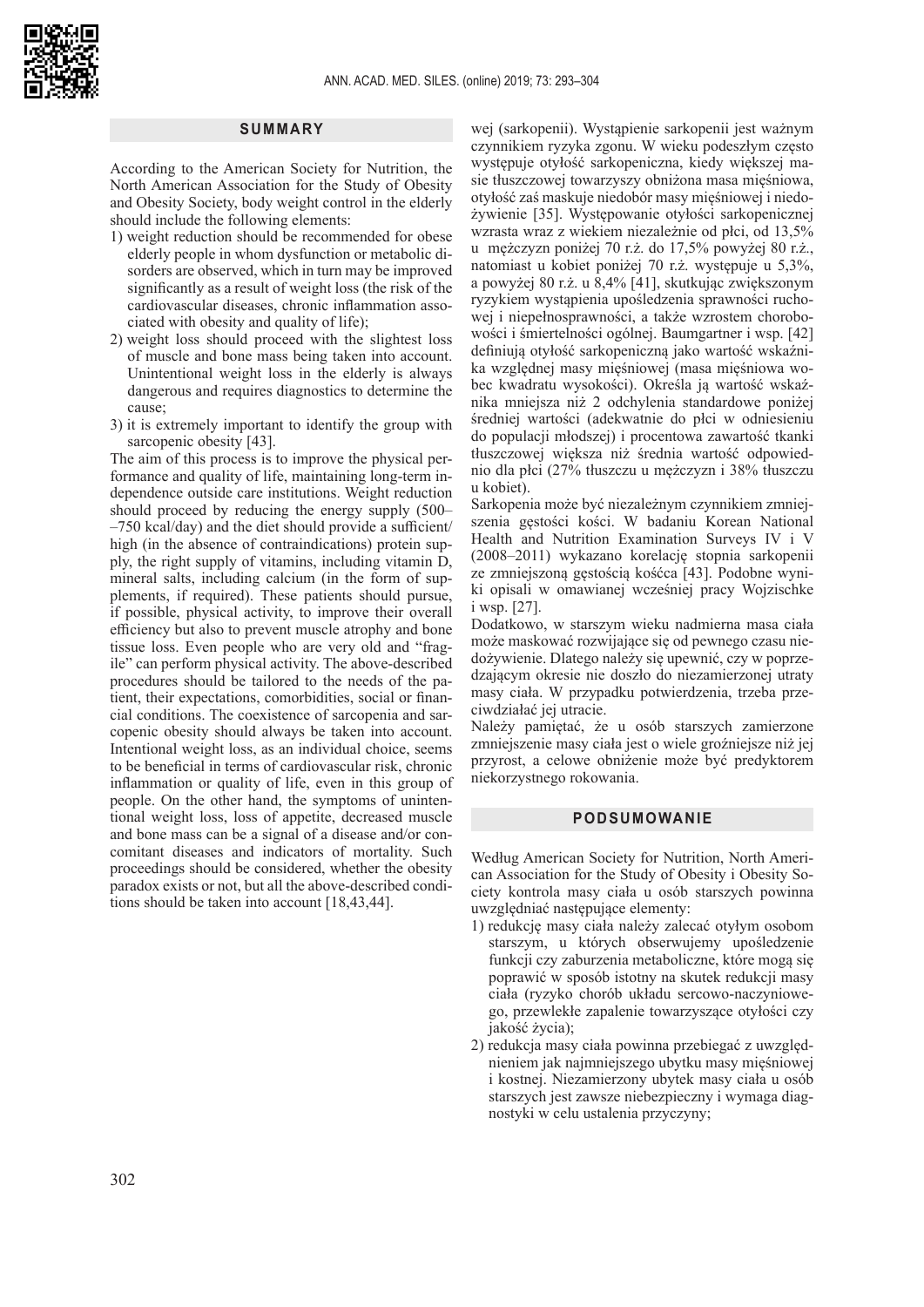

**Author's contribution**

Study design – B. Pyka Manuscript preparation – I. Zieleń-Zynek, J. Kowalska Literature research – J. Nowak, A. Będkowska-Szczepańska

# **REFERENCES**

**1.** Anker S.D., Coats A.J. Cardiac cachexia: a syndrome with impaired survival and immune and neuroendocrine activation. Chest. 1999; 115(3): 836–847, doi: 10.1378/chest.115.3.836.

**2.** Amarya S., Singh K., Sabharwal M. Health consequences of obesity in the elderly. J. Clin. Gerontol. Geriatr. 2014; 5(3): 63–67, doi: 10.1016/j. jcgg.2014.01.004.

**3.** Hoogendijk E.O., Rockwood K., Theou O., Armstrong J.J., Onwuteaka-Philipsen B.D., Deeg D.J.H., Huisman M.Tracking changes in frailty throughout later life: results from 17-year longitudinal study in the Netherlands. Age Ageing 2018; 47(5): 727–733, [doi](https://doi): 10.1093/ageing/afy081.

**4.** Noppa H., Andersson M., Bengtsson C., Bruce A., Isaksson B. Longitudinal studies of anthropometric data and body composition. The population study of women in Götenberg, Sweden. Am. J. Clin. Nutr. 1980; 33(1): 155–162, doi: 10.1093/ajcn/33.1.155.

**5.** Beaufrère B., Morio B. Fat and protein redistribution with aging: metabolic considerations. Eur. J. Clin. Nutr. 2000; 54(3): S48–S53, doi: 10.1038/ sj.ejcn.1601025.

**6.** Mathus-Vliegen E.M.H., Basdevant A., Finer N., Hainer V., Hauner H., Micic D., Maislos M., Roman G., Schutz Y., Tsigos C., Toplak H., Yumuk V., Zahorska-Markiewicz B. Prevalence, pathophysiology, health consequences and treatment options of obesity in the elderly: a guideline. Obes. Facts. 2012; 5(3): 460–483, doi: 10.1159/000341193.

**7.** Mathus-Vliegen E.M. Obesity and the elderly. J. Clin. Gastroenterol. 2012; 46(7): 533–544, doi: 10.1097/MCG.0b013e31825692ce.

8. Babiarczyk B., Turbiarz A. Body Mass Index in elderly people – do the reference ranges matter? Prog. Health Sci. 2012; 2(1): 58–67.

**9.** Polakowska M., Piotrowski W. Nadwaga i otyłość a występowanie choroby niedokrwiennej serca. Med. Metab. 2003; 7(2): 30–34.

**10.** Dudkowiak R., Poniewierka A. Analiza stanu odżywienia osób po 65. roku życia hospitalizowanych na oddziale gastroenterologicznym. Piel. Zdr. Publ. 2013; 3(3): 293–298.

**11.** Zieleń-Zynek I., Kowalska J., Kulpok A., Nowak J., Zubelewicz-Szkodzińska B. Porównanie wskaźników biochemicznych i antropometrycznych ze

3) niezmiernie ważne jest zidentyfikowanie grupy z otyłością sarkopeniczną [43].

Celem takiego postępowania jest poprawa sprawności fizycznej i jakości życia, utrzymanie samodzielności poza placówkami opieki długoterminowej. Redukcję masy ciała należy przeprowadzić, zmniejszając podaż energii (o 500–750 kcal/dzień), a stosowana dieta powinna gwarantować wystarczającą/wysoką (w przypadku braku przeciwwskazań) podaż białka, prawidłową podaż witamin, w tym witaminy D, soli mineralnych, w tym wapnia (w formie suplementów, jeśli potrzeba). Chorzy ci powinni być, w miarę możliwości, aktywni fizycznie, aby poprawić nie tylko sprawność ogólną, lecz także przeciwdziałać zanikom mięśni i ubytkom tkanki kostnej. Nawet osoby w bardzo podeszłym wieku i "kruche" mogą realizować aktywność fizyczną. Wyżej opisane postępowanie należy dostosować do potrzeb pacjenta, jego oczekiwań, schorzeń współistniejących, warunków socjalnych czy finansowych. Współistnienie sarkopenii i otyłości sarkopenicznej powinno być zawsze brane pod uwagę. Zamierzona redukcja masy ciała, jako indywidualny wybór, nawet w tej grupie osób wydaje się korzystna w kontekście ryzyka sercowo-naczyniowego, przewlekłego zapalenia czy jakości życia. Nie można jednak zapominać, że objawy niezamierzonego spadku masy ciała, utrata apetytu, zmniejszenie masy mięśniowej i kostnej, mogą być sygnałem postępu choroby i/lub chorób współistniejących oraz indykatorami śmiertelności. Warto zawsze rozważyć takie postępowanie, bez względu na to, czy istnieje paradoks otyłości, czy też nie, z uwzględnieniem wszystkich opisanych powyżej uwarunkowań [18,43,44].

szczególnym uwzględnieniem wskaźnika BAI i białka C-reaktywnego u kobiet w podeszłym wieku. Post. Diet. Geriatr. Gerontol. 2017; 3(1): 31–36. **12.** Wyrzykowski B., Zdrojewski T., Sygnowska E., Biela U., Drygas W., Ty-

karski A., Tendera M., Broda G. Epidemiologia zespołu metabolicznego w Polsce. Wynik programu WOBASZ. Kardiol. Pol. 2005; 63(4): S641–S644.

**13.** Mozaffarian D., Kamineni A., Prineas R.J., Siscovick D.S. Metabolic syndrome and mortality in older adults: the Cardiovascular Health Study. Arch. Intern. Med. 2008; 168(9): 969–978, doi: 10.1001/archinte.168.9.969.

**14.** Hildrum B., Mykletun A., Hole T., Midthjell K., Dahl A.A. Age-specific prevalence of the metabolic syndrome defined by the International Diabetes Federation and the National Cholesterol Education Program: the Norwegian HUNT 2 study. BMC Public Health 2007; 7: 220, doi: 10.1186/1471-2458-7- 220.

**15.** de Groot C.P., Enzi G., Matthys C., Moreiras O., Roszkowski W., Schroll M. Ten-year changes in anthropometric characteristics of elderly Europeans. J. Nutr. Health Aging. 2002; 6(1): 4–8.

**16.** Hughes V.A., Roubenoff R., Wood M., Frontera W.R., Evans W.J., Fiatarone Singh M.A. Anthropometric assessment of 10-y changes in body composition in the elderly. Am. J. Clin. Nutr. 2004; 80(2): 475–482, doi: 10.1093/ ajcn/80.2.475.

**17.** Zamboni M., Mazzali G., Zoico E., Harris T.B., Meigs J.B., Di Francesco V., Fantin F., Bissoli L., Bosello O. Health consequences of obesity in the elderly: a review of four unresolved questions. Int. J. Obes. (Lond). 2005; 29(9): 1011–1029, doi: 10.1038/sj.ijo.0803005.

**18.** Dorner T., Leitner B., Stadlmann H., Fischer W., Neidhart B., Lawrence K., Kiefer I., Rathmanner T., Kunze M., Rieder A. Prevalence of overweight and obesity in Austrian male and female farmers. Soz. Praventivmed. 2004; 49(4): 243–246, doi: 10.1007/s00038-004-3120-0.

**19.** Zizza C.A., Herring A., Stevens J., Popkin B.M. Obesity affects nursingcare facility admission among whites but not blacks. Obes. Res. 2002; 10(8): 816–823, doi: 10.1038/oby.2002.110.

**20.** Fleischmann E., Teal N., Dudley J., May W., Bower J.D., Salahudeen A.K.: Influence of excess weight on mortality and hospital stay in 1346 he-